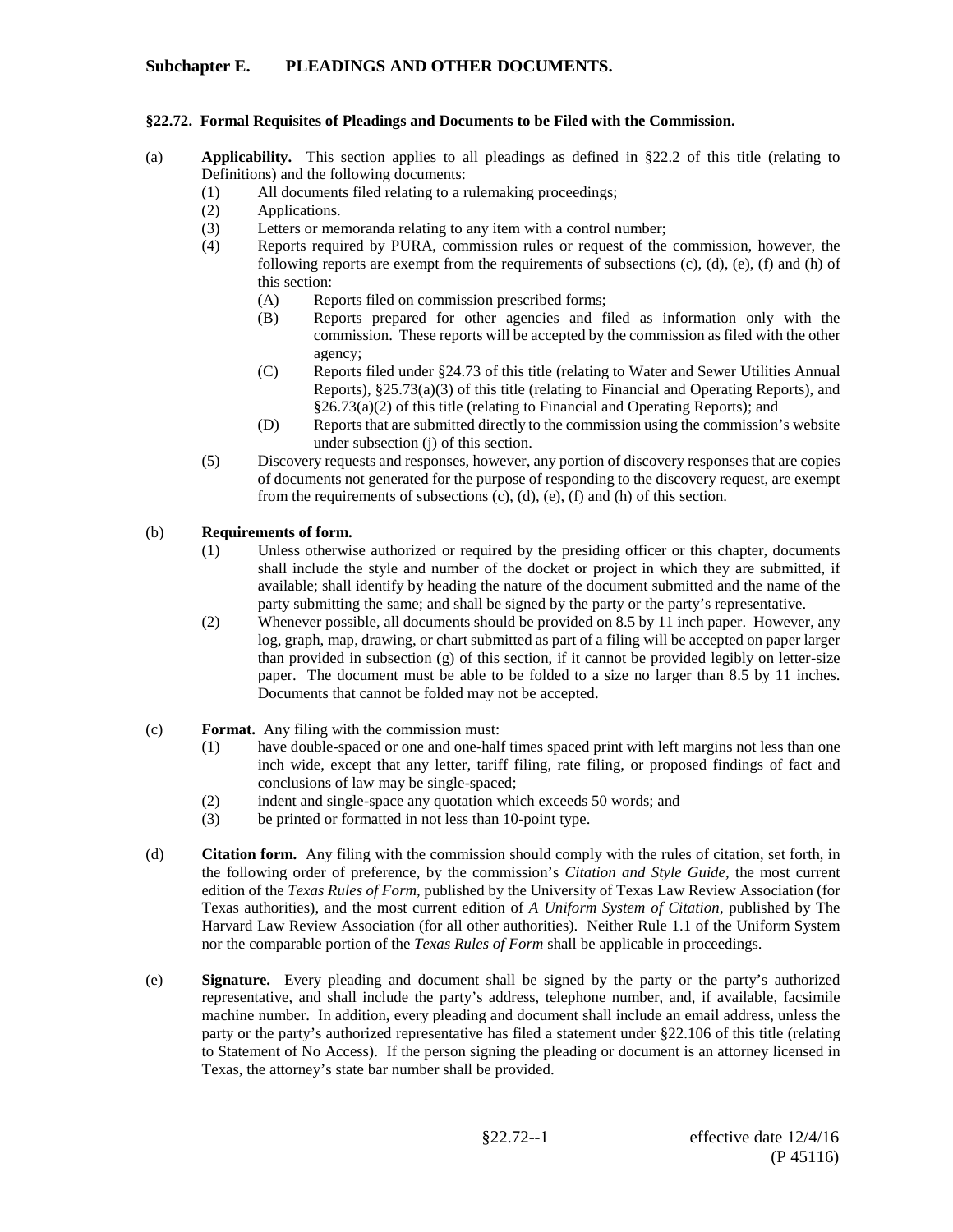# **Subchapter E. PLEADINGS AND OTHER DOCUMENTS.**

- (f) **Page limits.** In major rate proceedings, proceedings initiated under PURA chapter 36, subchapter D or chapter 53, subchapter D, fuel reconciliations, petitions to declare a market subject to significant competition, and applications for licensing of new generating plant, except for testimony and rate filing packages, no document shall exceed 100 pages in length, including attachments. In all other dockets, no document shall exceed 50 pages in length, including attachments. The page limitation shall not apply to courtesy copies of legal authorities cited in the pleading. A presiding officer may establish a larger or smaller page limit. In establishing larger or smaller page limits, the presiding officer shall consider such factors as which party has the burden of proof and the extent of opposition to a party's position that would need to be addressed in the document. The page limitations in this subsection do not apply to discovery responses.
- (g) **Hard copy filing standards.** Hard copies of each document shall be filed with the commission in accordance with the requirements set forth in paragraphs (1)-(7) of this subsection.
	- (1) Each document shall be typed or printed on paper measuring 8.5 by 11 inches. Oversized documents being filed on larger paper as allowed by subsection (b)(2) of this section shall be filed as separate referenced attachments. No single document shall consist of more than one paper size.
	- (2) One copy of each document, that is not the original file copy, shall be filed without bindings, staples, tabs or separators.
		- (A) This copy shall be printed on both sides of the paper or, if it cannot be printed on both sides of the paper, every page of the copy shall be single sided.
		- (B) All pages of the copy filed under this paragraph, starting with the first page of the table of contents, shall be consecutively numbered through the last page of the document, including attachments, if any.
	- (3) For documents for which an electronic filing is required, all non-native figures, illustrations, or objects shall be filed as referenced attachments. No non-native figures, illustrations, or objects shall be embedded in the text of the document. Non-native figures means tables, graphs, charts, spreadsheets, illustrations, drawings and other objects which are not electronically integrated into the text portions of a document.
	- (4) A cover letter may be attached to any document filed with the commission, and must be included with tariff-sheet filings. The cover letter for tariff sheets shall state the control number, if available, the name of the party submitting the tariff sheets, sufficient detail to identify the tariff sheets, and shall be signed by the party or the party's representative.
	- (5) Whenever possible, all documents and copies shall be printed on both sides of the paper.
	- (6) If the document contains a barcode, the barcode shall be covered or redacted.
	- (7) If the document contains personally identifiable information such as social security numbers or bank account numbers, either the information must be covered or redacted, or the document shall be filed confidentially under  $\S22.71(d)$  of this title (relating to Filing of Pleadings, Documents and Other materials).
- (h) **Electronic filing standards**. In addition to the hard copy filings required by subsection (g) of this section, any document may be filed, and all documents containing more than ten pages shall be filed, electronically in accordance with the requirements of paragraphs (1)-(3) of this subsection. Electronic filings are registered by submission of the relevant electronic documents via the internet in accordance with transfer standards available in Central Records or on the commission's website. Alternatively, electronic filings may be registered by submission of a physical medium that is acceptable to the commission, is prepared in accordance with submission standards available in Central Records or on the commission's website, and contains the relevant electronic documents. The commission will maintain a list of acceptable physical media on its website.
	- (1) All non-native figures, illustrations or objects must be filed as referenced attachments. No non-native figures, illustrations, or objects shall be imbedded in the text of the document. Nonnative figures means tables, graphs, charts, spreadsheets, illustrations, drawings and other objects which are not electronically integrated into the text portions of a document.
	- (2) Each document that has five or more headings and/or subheadings shall have a table of contents that lists the major sections of the document, the page number(s) for each major section and